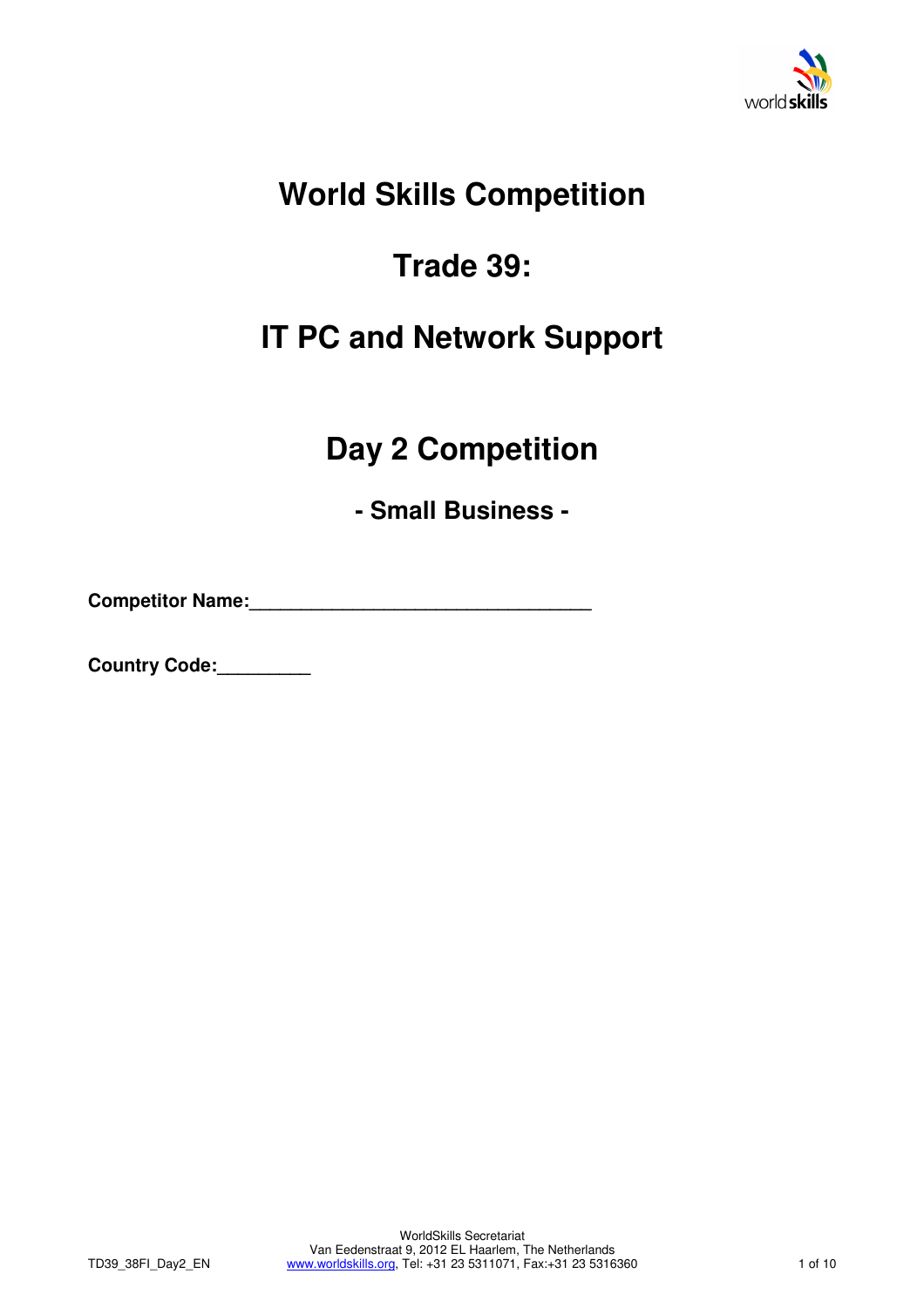

## **CONTENTS**

This Test Project consists of the following documentation/files:

1. TD39\_38FI\_Day2\_EN

## **DESCRIPTION OF PROJECT AND TASKS**

### **INTRODUCTION**

You have recently been employed by Worldskills Hawaii to support and expand their current computer infrastructure. The company currently has 20 client desktops. They have recently bought a computer but cannot afford an operating system. They have thus decided to use Linux. This computer will need to be used to act as a router to their newly installed internet connection.

This computer came preinstalled but the person who installed it did not have any clue.

So one of your tasks will be to correct this and configure the server. You will be required to complete other tasks as the day progresses.

# **READ THROUGH THE ENTIRE SCRIPT BEFORE STARTING AND YOU MAY WORK IN ANY ORDER.**

## **PLAN CAREFULLY!**

**YOU ALSO HAVE A FINAL PART 4 WHICH YOU WILL RECEIVE AFTER LUNCH.** 

Please refer to appendix A for the future plans for the company's network.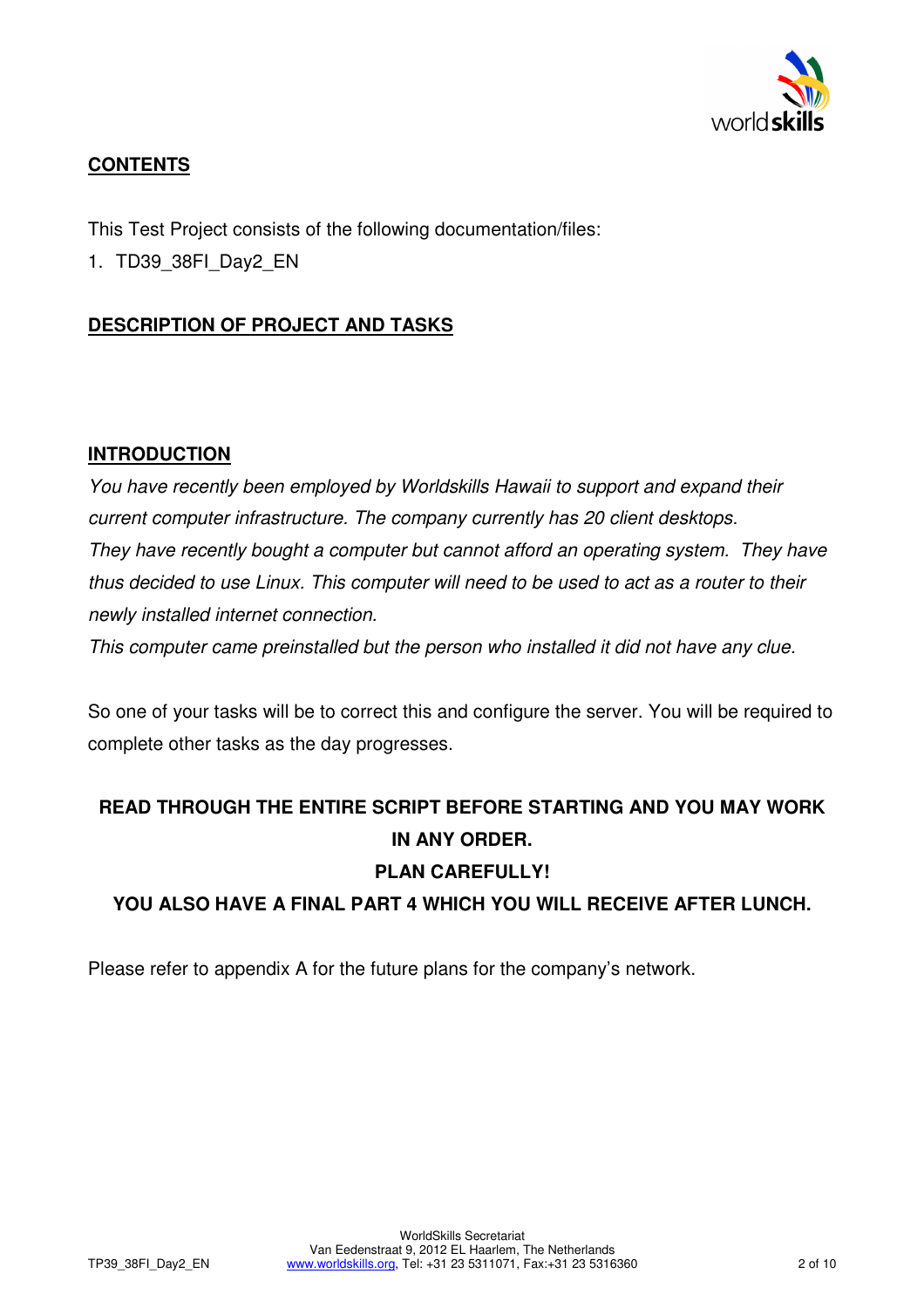

## **DESCRIPTION OF PROJECT AND TASKS**

## **INSTRUCTIONS TO THE COMPETITOR**

### **PART 1**

#### Company Current Requirements

- Linux XX should route to the internet. The company can also only afford one external IP Address, please configure for this purpose.
- Linux XX should also be used for DNS cache.

{Where XX is your country code}

Linux is already installed but you must modify this installation.

Username for Linux: root Password: P@ssword100

To access the Debian Installation Server, set your computer to use the IP address 10.3.x.2 / 24 with default gateway in 10.3.x.1. Apt Server IP Address is 10.2.1.10:80 or 10.2.1.11:80. {Where x is your station number}

The company has done well over the last few months thanks to your good work. You are now allowed to buy a 'real' server and install it as a Domain Controller.

#### Company's new Requirements

- DC\_XX will be a domain controller for **hawaii.skills.com**.
- DC XX will provide DHCP and DNS to the network.
- The company only wants **one** method of name resolution.
- You must create users with home folders.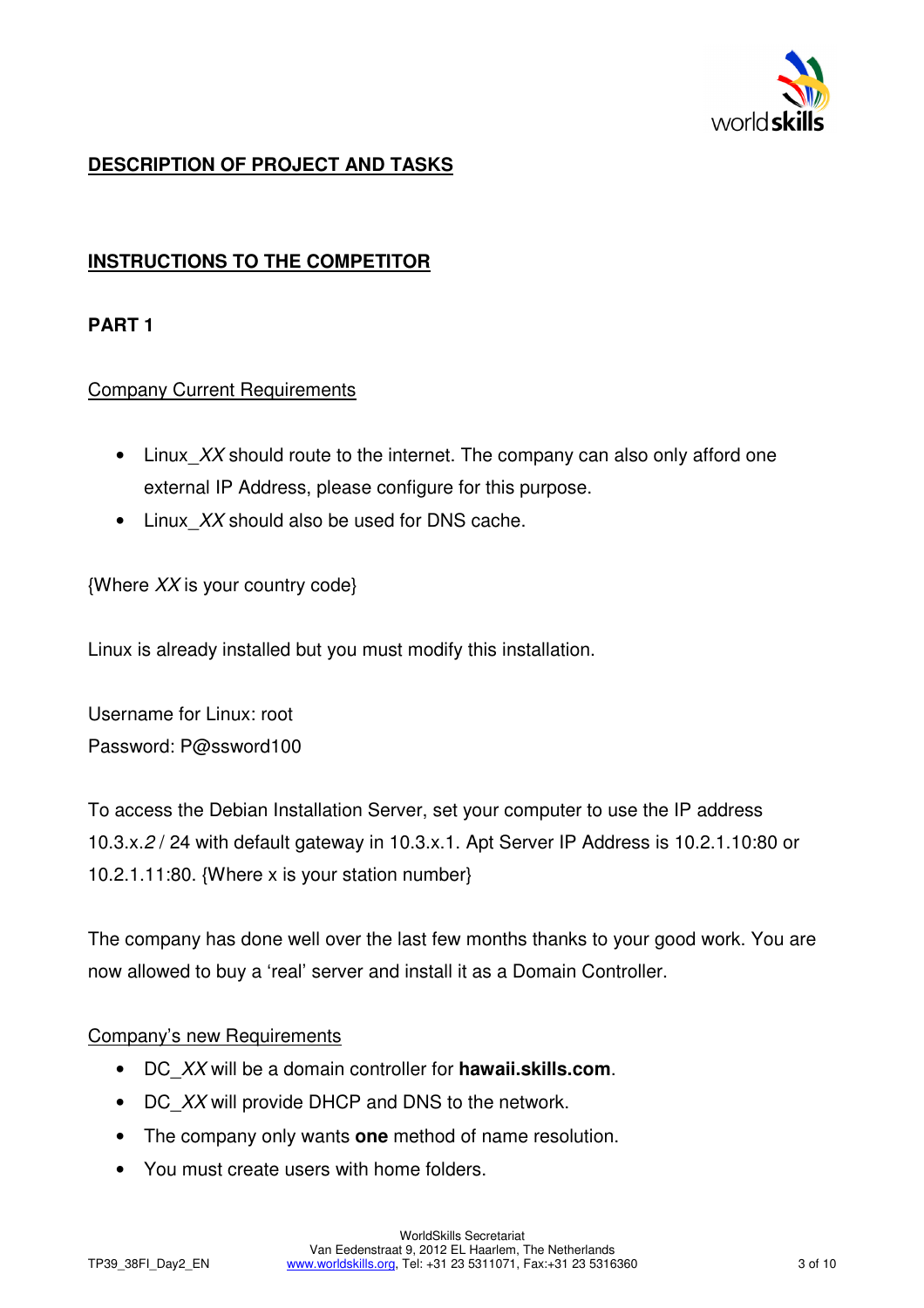

The server has 4 SCSI drives. Windows is preinstalled on an array. Two of the drives are unused. Create a new fault tolerant array for storing data on the unused drives. This array should have two partitions of 10GB each.

Next you have to install Active Directory using an 'answer file' and print out this file. {If you can't do it in this way, install it manually. If you do not provide the answer file you will lose points. If you need help use "ref.chm" on the windows CD.}

The administrator password is now blank and it should be set to: P@ssword100

The company has no older DC's and the domain controller should include all possible features available in 2003 domain.

Configure Microsoft DNS to resolve internal names **only**. External name queries should first be sent to the Microsoft server and then to the Linux server before being resolved. The DNS zone should be secure and should only accept registration from members of the domain.

Clients should register automatically in DNS within their own suffix.

Configure the Linux server as a secondary DNS server for the internal namespace, to provide redundancy.

DHCP should be installed and used to provide leases within the range 192.168.1.10 to 192.168.1.150 including all other settings needed.

Desktop computers should have their leases renewed once a day.

Your boss's computer (MAC address: 00-11-43-C9-6C-E9) should always receive the same IP Address and use DNS on either the Microsoft and Linux DNS server.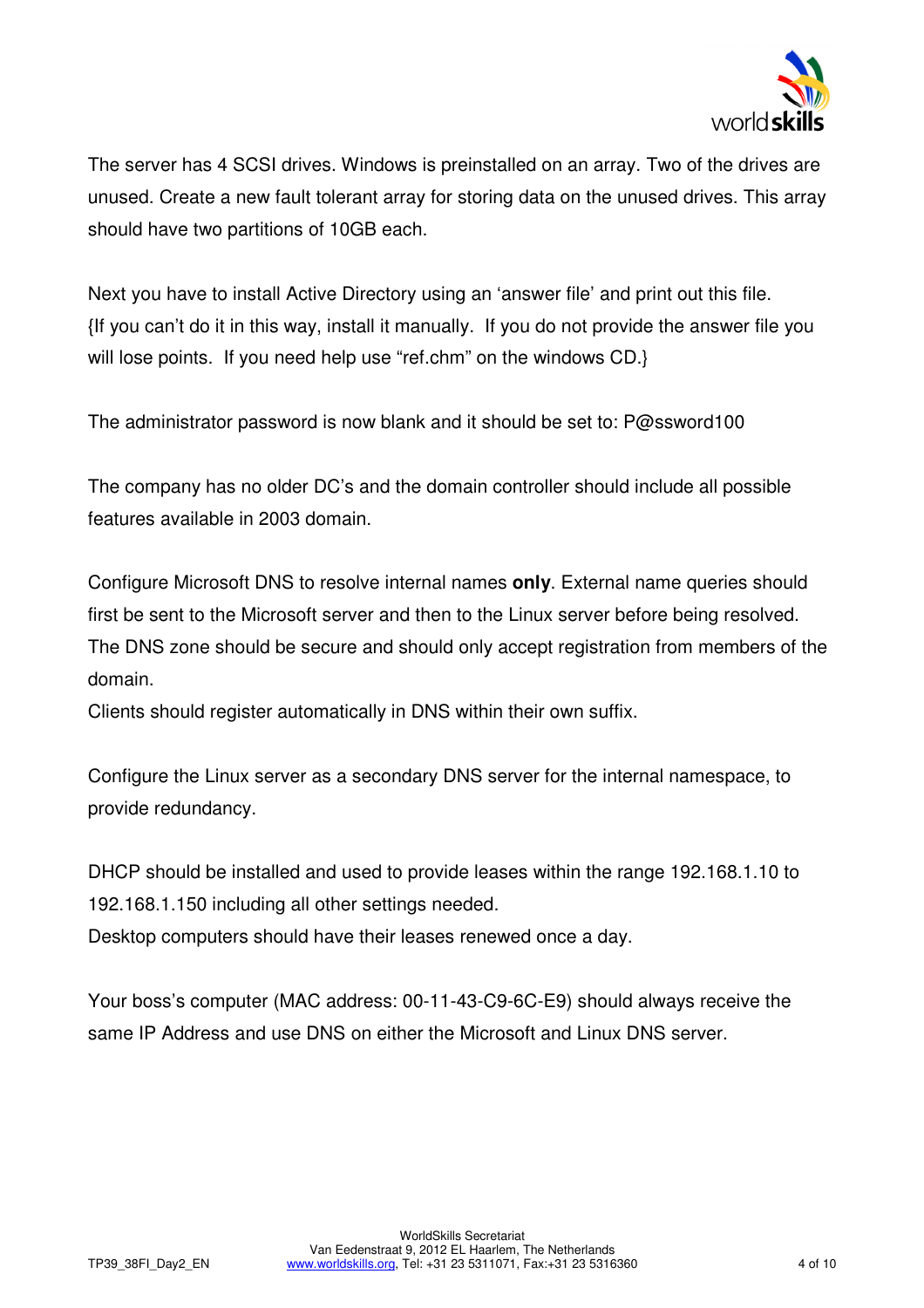

## **PART 2**

The largest part of your job is now to add all the users in your company, you would like to do this in the easiest and quickest way possible.

Please create and print out a batch file containing the commands you have used to create the parts of the below table. Save this script as "C:\day2script.bat" on DC\_XX. If you have used another method please print out a sentence detailing this method. (Do this when you have installed your printer.)

The user names should be:

- "Trainer1" to "Trainer5" as members of the group "Training".
- 
- 
- 

• "SalesMan1" to "SalesMan7" as members of the group "Sales".

- "Researcher1" to "Researcher5" as members of the group "Research".
- "Manager1" to "Manager3" as members of the group "Managers".

### **All with the password of "P@ssword100".**

On DC XX you need to create a few shares for your 20 users to use. These must not be stored on the OS partition.

| Folder /          | <b>Share Name</b>    | Security     | OU              | <b>Members</b> | Profile     |
|-------------------|----------------------|--------------|-----------------|----------------|-------------|
| <b>Group Name</b> |                      | Group        |                 |                |             |
| Training          | Training             | Domain Local | <b>TRAINING</b> | 5 users        | <b>None</b> |
| <b>Sales</b>      | <b>Sales</b>         | Global       | <b>SALES</b>    | 7 users        | Mandatory   |
| Research          | Research<br>(Hidden) | Global       | <b>RESEARCH</b> | 5 users        | <b>None</b> |
| Managers          | Managers             | Universal    | <b>MANAGERS</b> | 3 users        | Roaming     |

• Members should not belong to more than one of these groups.

- Only member of the groups and administrators should be able to access the folders of their own group's name.
- Home folder should be created for all users. Each user should have full access just to their own folder and not any access to other user's folders.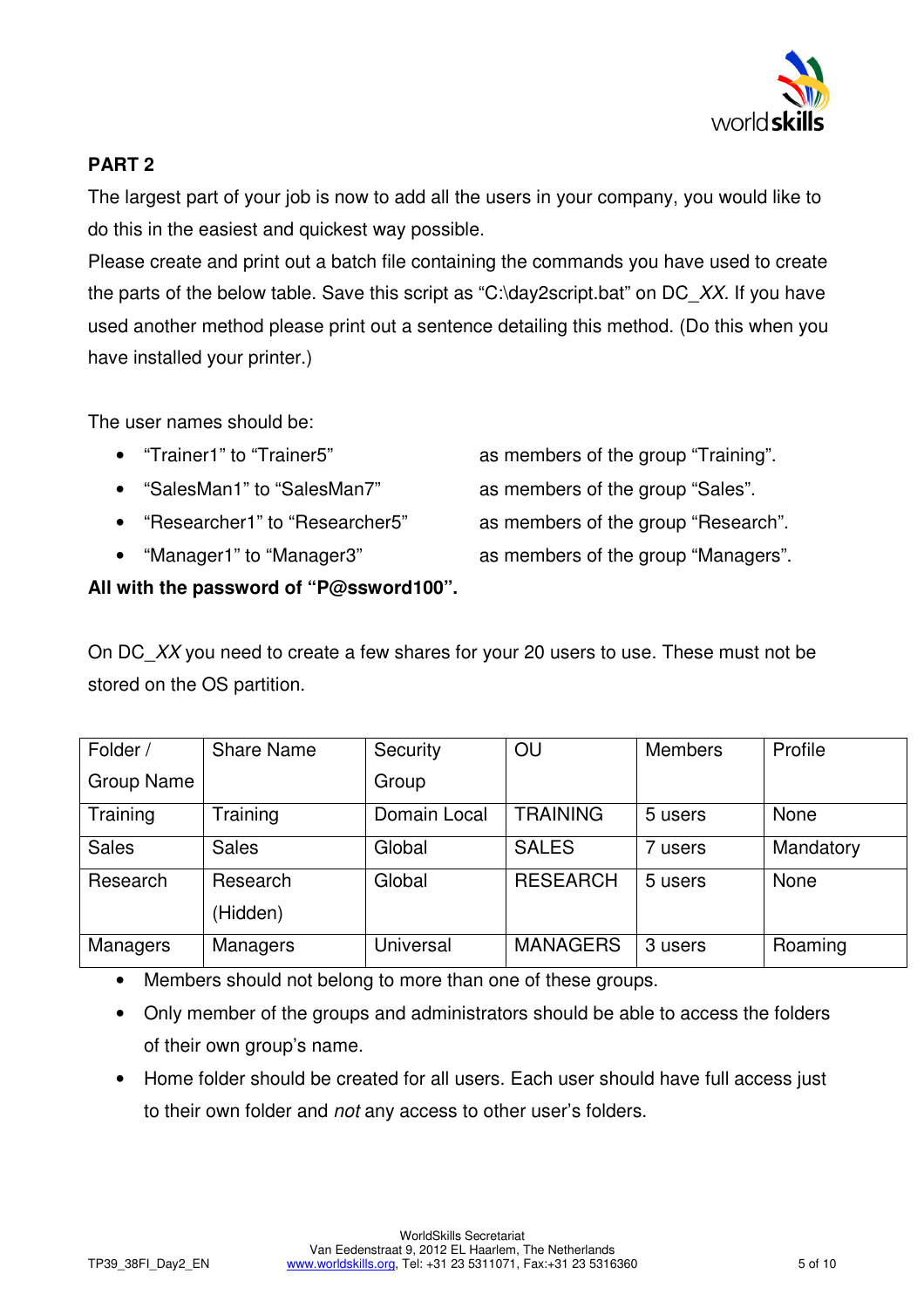

The management of Worldskills Hawaii has agreed upon a policy that should be used on this network.

- The users in the training OU should not be able to use the command prompt or the control panel and they should only be able to logoff but not shutdown.
- Create a new OU called "Kiosk" with a new user named "Kiosk". Apply a new policy that will make only internet explorer and outlook express available and when the Kiosk user logs on only these two programs are accessible.

## **PART 3**

A few months have passed and the company is ready to expand again. You have ordered a new server. You also have a previously created ghost image on a hard disk that you will use to install windows. However you are not sure if this image is working or not. You will have to fix problems before you can continue. You may ask for help but it will cost you, or you may reinstall the operating system.

### Company Requirements for this server

- Use Norton Ghost to install OS from image.
- IIS to host the company's secure intranet website.
- A certificate server to allow this secure website to function.
- This server will act as the print server for the company.
- To automate windows updates, this server will act as a **W**indows **S**oftware **U**pdate **S**ervices (WSUS) server.

Use Norton ghost to create a floppy which will allow you to restore an image from the second harddisk to the server. Label this floppy and give to an expert. If you cannot do this ask for help and you will loose points.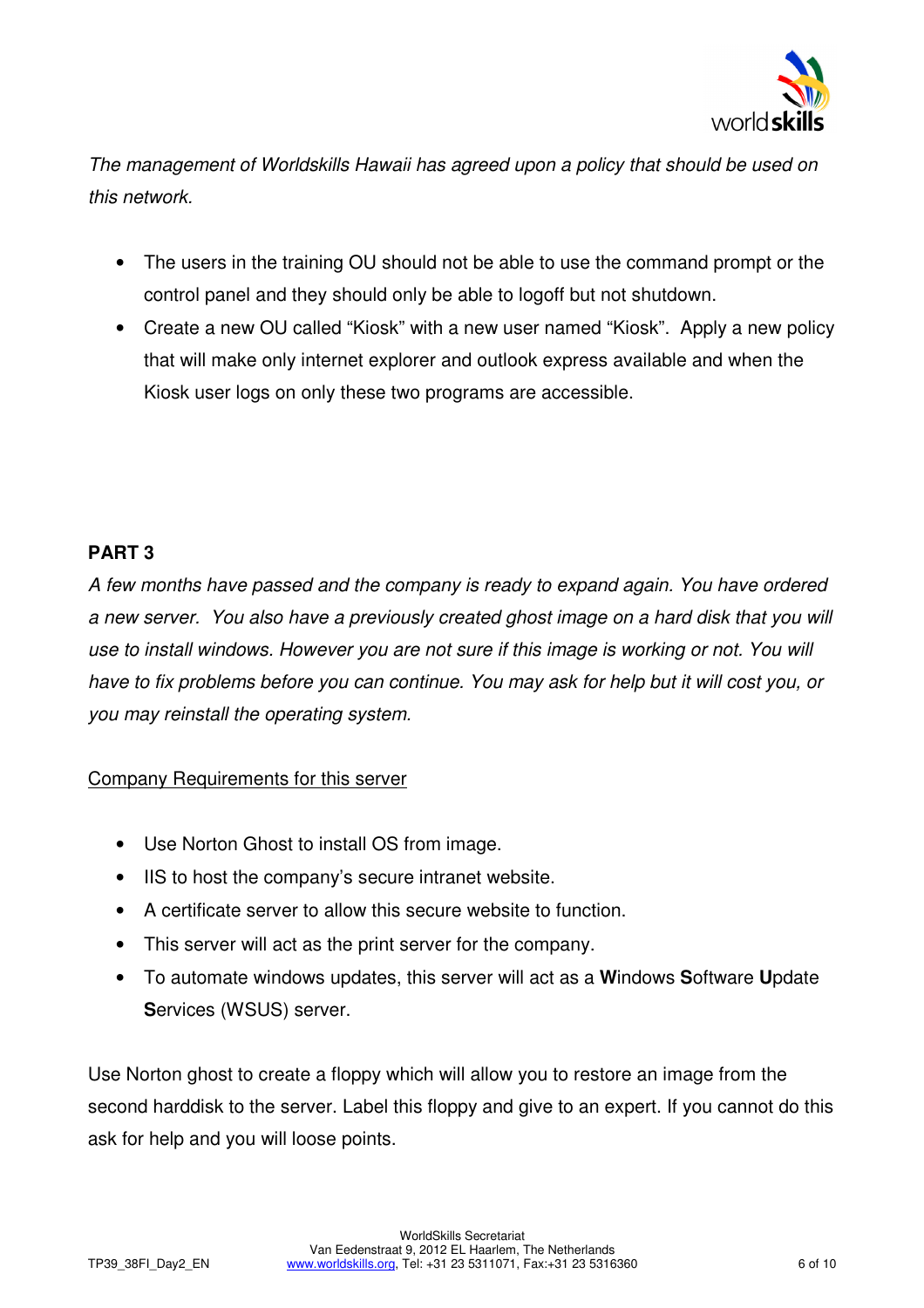

The server should be named MS  $XX$  and belong to the company's domain. {Where XX is your country code}

Install a stand alone certificate service (MS  $XX$ ) and issue a certificate to IIS for use with the secure website **only**.

Install IIS (MS\_XX) and use the files provided on CD "Day2" to create a **new** website. Store these files on "D:\website". Once the site is working correctly you will need to secure this site (HTTPS **only**). This site should be accessible from all clients using "www.hawaii.skills.com" or "www".

Setup the printer provided on this server and make it available to the whole company by using Internet Printing Protocol. This should be installed on the default website.

Install and setup Windows Software Update Server from the CD "Day2" provided onto a new website called WSUS within IIS. Setup WSUS to receive its updates from an upstream server with the IP address 10.2.1.12. The server should approve all update automatically for ALL Microsoft products and update types except drivers. The Windows XP SP2 update should only be detected and not installed. The final step to ensure WSUS functions is to deploy these setting to the clients via group policy.

The F-Secure policy manager application should be installed on MS XX. F-Secure antivirus engine should then be deployed to DC XX. Use the password of "TRADE39" for this application.

## **YOU MUST DEMONSTRATE THIS. BEFORE DEPLOYING THE PACKAGE RAISE YOUR HAND SO YOU CAN SHOW THE EXPERTS.**

**Remember you have another short section which we will give you after lunch. You may continue working on any section after lunch.**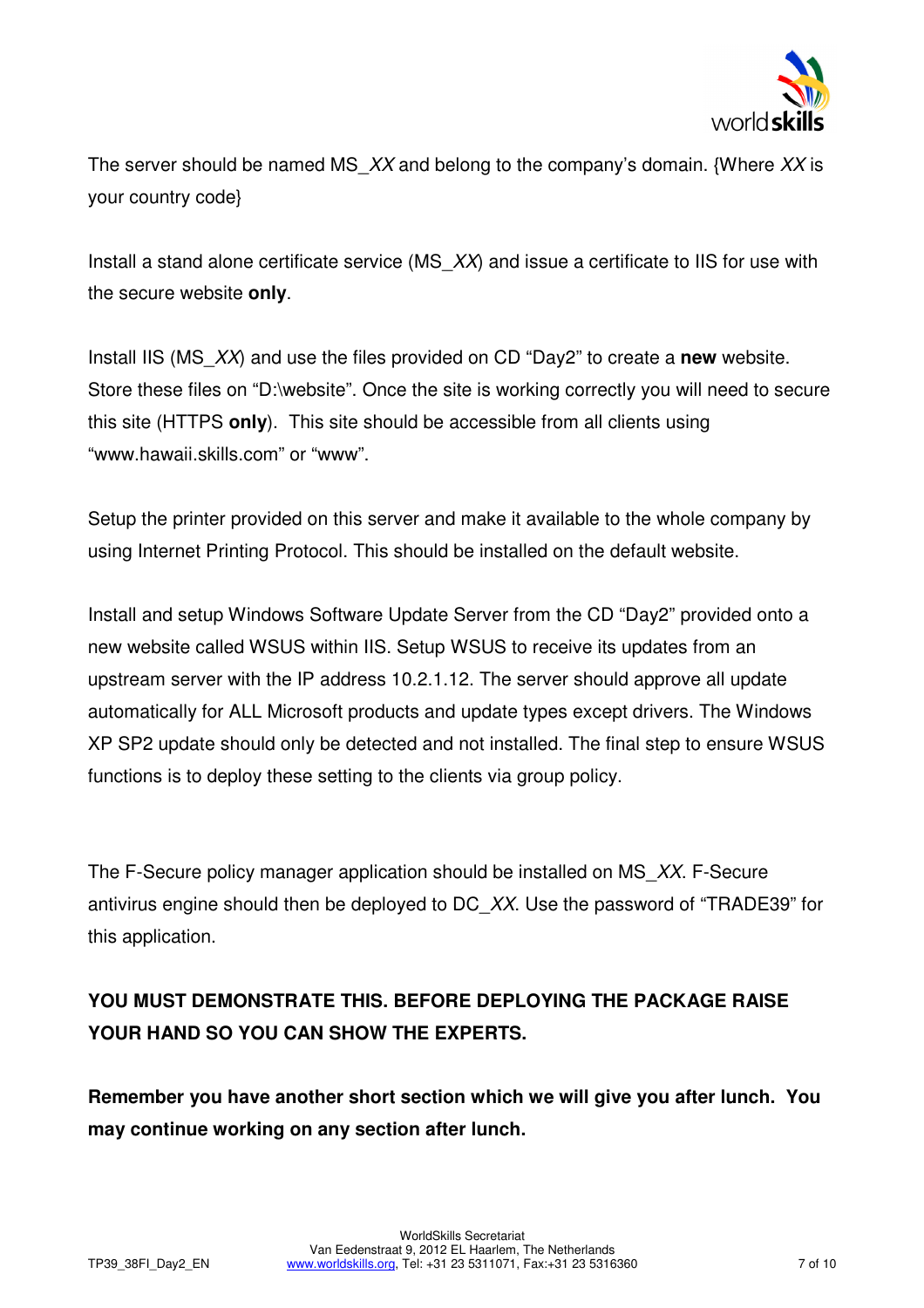

## **PART 4 (After lunch)**

Once again your IT budget has been increased and you decide to use the money to upgrade your Domain Controller. This upgrade will have to include a tape drive and a backup plan to protect your information.

#### Upgrades needed

- Memory upgrade.
- Extra SCSI Hard disk as hot spare.
- Internal Tape drive.

Install the extra Hard disk and assign it as a hot spare within the RAID controller.

Install the tape drive onto Adaptec SCSI controller card and proceed to plan and perform a backup.

You will now have to implement a backup plan that will backup the Domain Controller's drive D and its system state at 12pm automatically. This backup should include the "/usr/local" directory on Linux  $XX$ . Create a backup scheme that will minimize the time it takes to run a backup without using more than two tapes to restore.

Finally for your own benefit you wish to enable remote administration on DC  $XX$ . This must be done over a secure PPTP tunnel using TSWeb with MS XX as the VPN server. The range that the VPN server hands out should be 172.16.0.1 – 172.16.0.10 and TSWeb should only accept connections from the VPN range. TSWeb must be installed on a new website called "TSWeb". {Use windows help files to complete this task if required.}

Congratulations on making it this far. We hope you enjoyed Day 2. Now go and get some rest.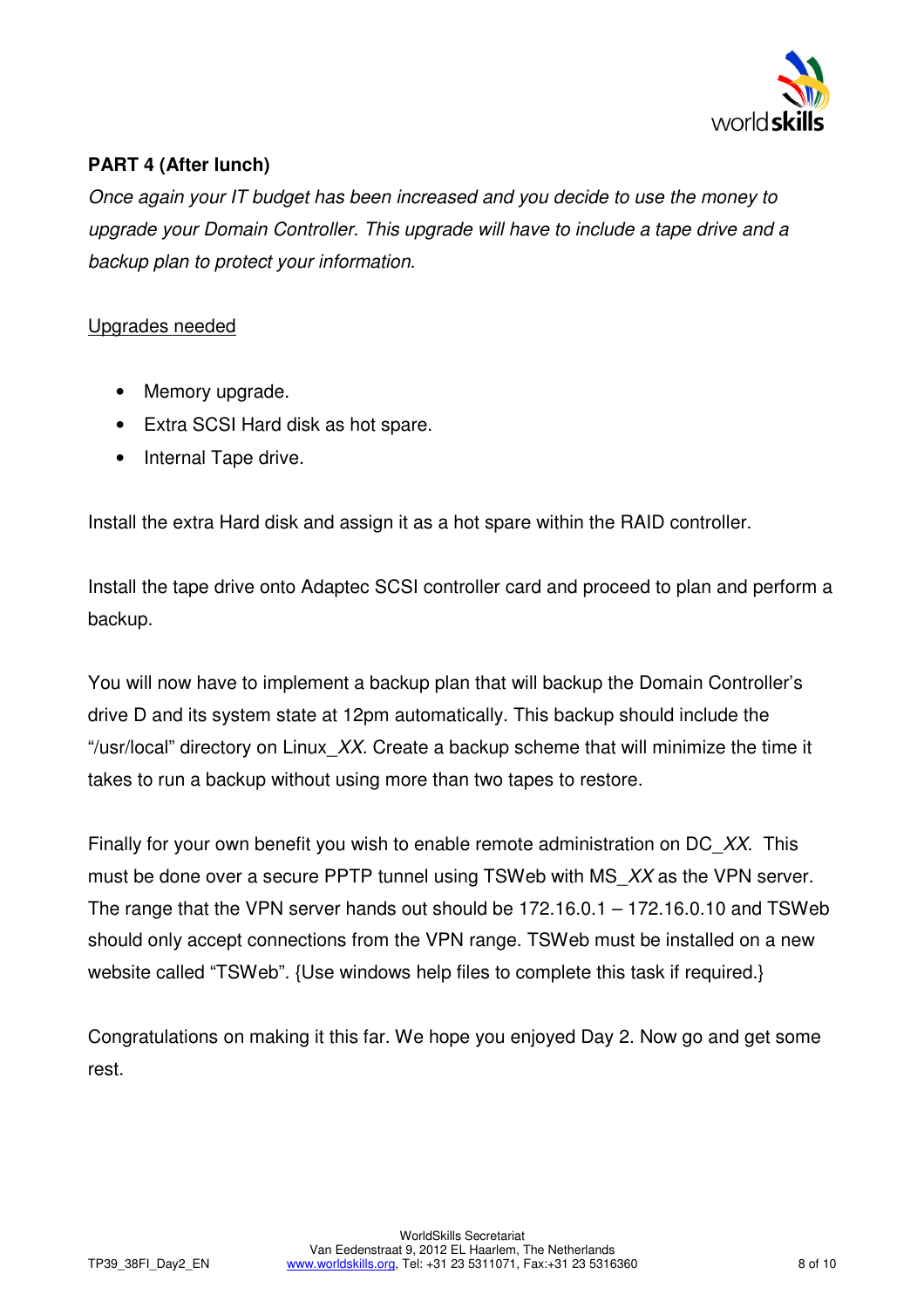

## **EQUIPMENT, MACHINERY, INSTALLATIONS AND MATERIALS REQUIRED**

|                        | Linux XX            | MS XX                    | DC XX             |
|------------------------|---------------------|--------------------------|-------------------|
| CPU(s)                 |                     |                          | 1 (max $2$ )      |
| <b>HDD</b>             | $\overline{2}$      | $\overline{2}$           | 5                 |
| <b>RAM</b>             | 1GB                 | 1GB                      | 1GB (upgradeable) |
| <b>NIC</b>             | $\overline{2}$      | 1                        |                   |
| <b>OS</b>              | Debian 3.1          | Server 2003 Ent          | Server 2003 Ent   |
| <b>Raid Controller</b> | <b>Onboard SATA</b> | <b>Onboard SATA</b>      | <b>SCSI Card</b>  |
| <b>SCSI Controller</b> |                     | $\overline{\phantom{a}}$ | Yes               |

#### **MARKS**

#### **Competitor Marking Scheme**

| Linux Router                                     | 1,50 |
|--------------------------------------------------|------|
| Hardware work                                    | 2,00 |
| Domain Controller Active Directory and Services  | 9,00 |
| Member server installation, repair and services. | 9,00 |
| Antivirus, Backup and Remote admin               |      |
|                                                  |      |

## **OTHER**